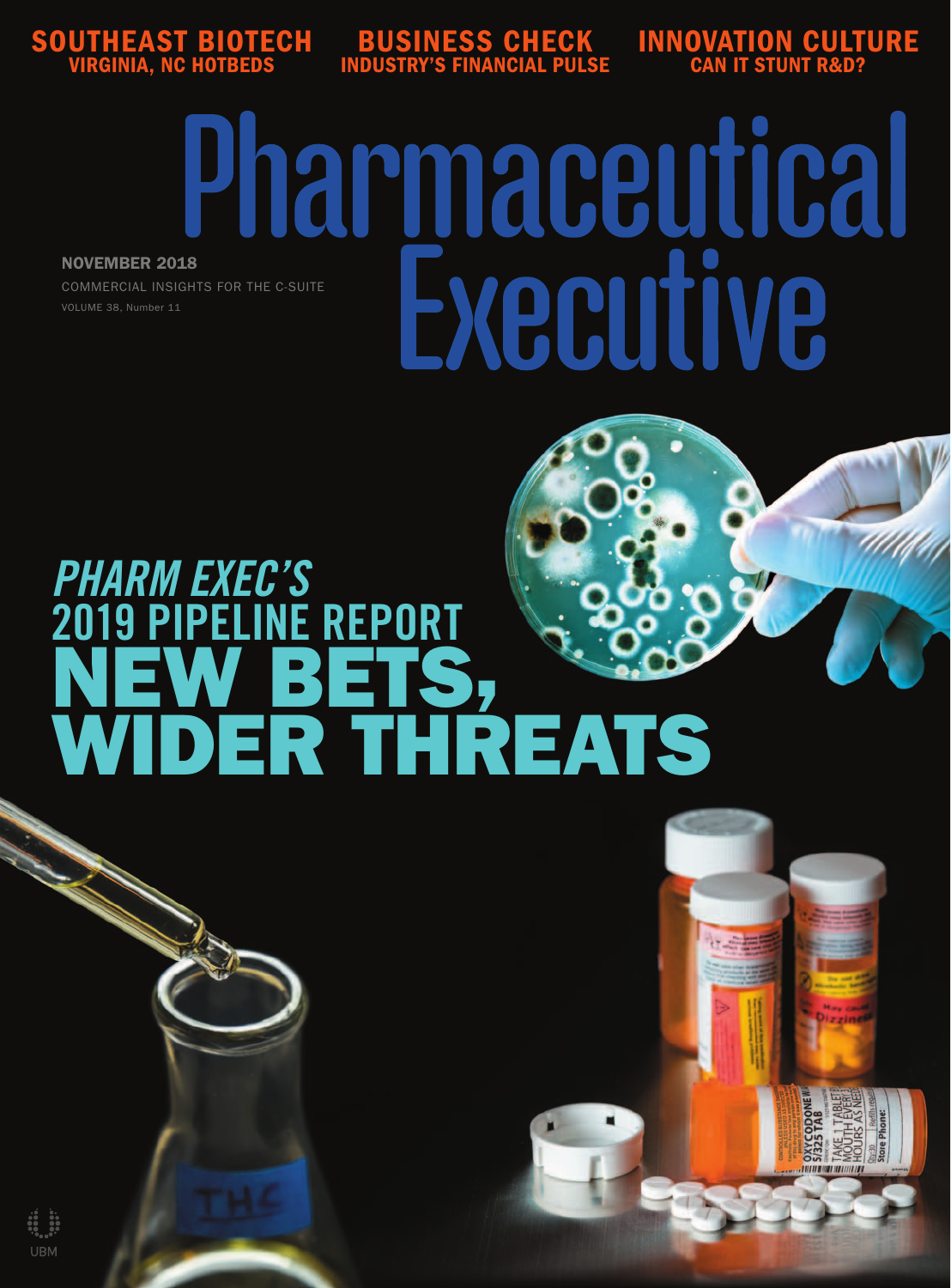The increase in new drug approvals and candidates in development are good signs for pharma and biotech, but both sectors face continued pricing, cost, and healthcare policy-related challenges ahead

## By Peter Young

2018 has turned out to be an exciting and challenging year for the pharmaceutical and biotechnology industries.<br>On the positive side, the number of new drugs approved and under development has 018 has turned out to be an exciting and challenging year for the pharmaceutical and biotechnology industries.

On the positive side, the number of escalated for both pharma and biotech companies. Pharma development productivity was weak for a number of years, but there has been a very visible increase in clinical success for a number, but not all, of the large pharma companies as they have adjusted their approach to development. Biotechs, as a group, continue to demonstrate their positive drug development capabilities.

The emergence of a host of new methods, such as immuno-oncology, CRISPR, personalized medicine, and stem cells has been promising, albeit with the normal periodic setbacks such as the one we are seeing in CRISPR. In addition, there have been many proposed and implemented changes in US FDA and Chinese FDA policies with regard to drug approvals that are favorable. Time will tell if the actual results match the intent.

As we will document in this article, biotech companies have been able to raise considerable equity capital through private placements, IPOs, and secondary public offerings. There has never been such a long period when the IPO window has been open for biotech companies as we have seen for a number of years now.

But the challenges are also visible as well. For the pharma companies, the challenges include low sales growth relative to history, the high cost of drug development, controversies around pricing, the scrutiny of orphan-drug pricing, lower profitability relative to history, increasing price and formulary pressure from payers, weak pricing leverage outside the US, and structural changes in healthcare and government policies in large countries such as the US and China that are impacting pharma. Biotech companies are facing some of the same challenges.

The rest of this article will look at what happened from an M&A, stock market, and financing point of view through the third quarter of 2018 and what we expect in the future. We will also comment on the implications of these trends for senior executives and investor decisions in the pharma and biotech industries.

## **Pharma equity market performance**

During the first three quarters of 2018 the US equity markets were robust, with the S&P 500 increasing 8.1% while European markets were tepid, with the FTSE 100 decreasing by 1.8%.

The performance of the pharma and biotech industries varied dramatically by geographic region, company type, and sector.

The Y&P US Pharma index did well, increasing by 11.1%, while the European Pharma index was nearly flat, decreasing by  $0.5\%$ . The weaker European index performance was heavily influenced by the weak European stock market due to a variety of issues such as Brexit and the problems in certain countries such as Italy.

The Y&P Generic Pharma index also did poorly, decreasing by 5.5%, driven by accelerated abbreviated new drug application (ANDA) approval times, an increase in low-cost competitors from India and China, and hurdles to raising prices.

In contrast, the Y&P Specialty Pharma index did well, increasing by 17.8%, after a disastrous 2017. This improvement was not so much because the sector did well as it was a recovery from very negative sector events last year.

#### **Pharma equity financing and M&A**

Equity issuance in pharma has always been modest relative to the size of the industry. In the first three quarters of 2018, \$18 billion was raised, versus \$7.6 billion for all of 2017, a very significant increase on an annualized basis. In addition, during the same three quarters there were 11 pharmaceutical IPOs.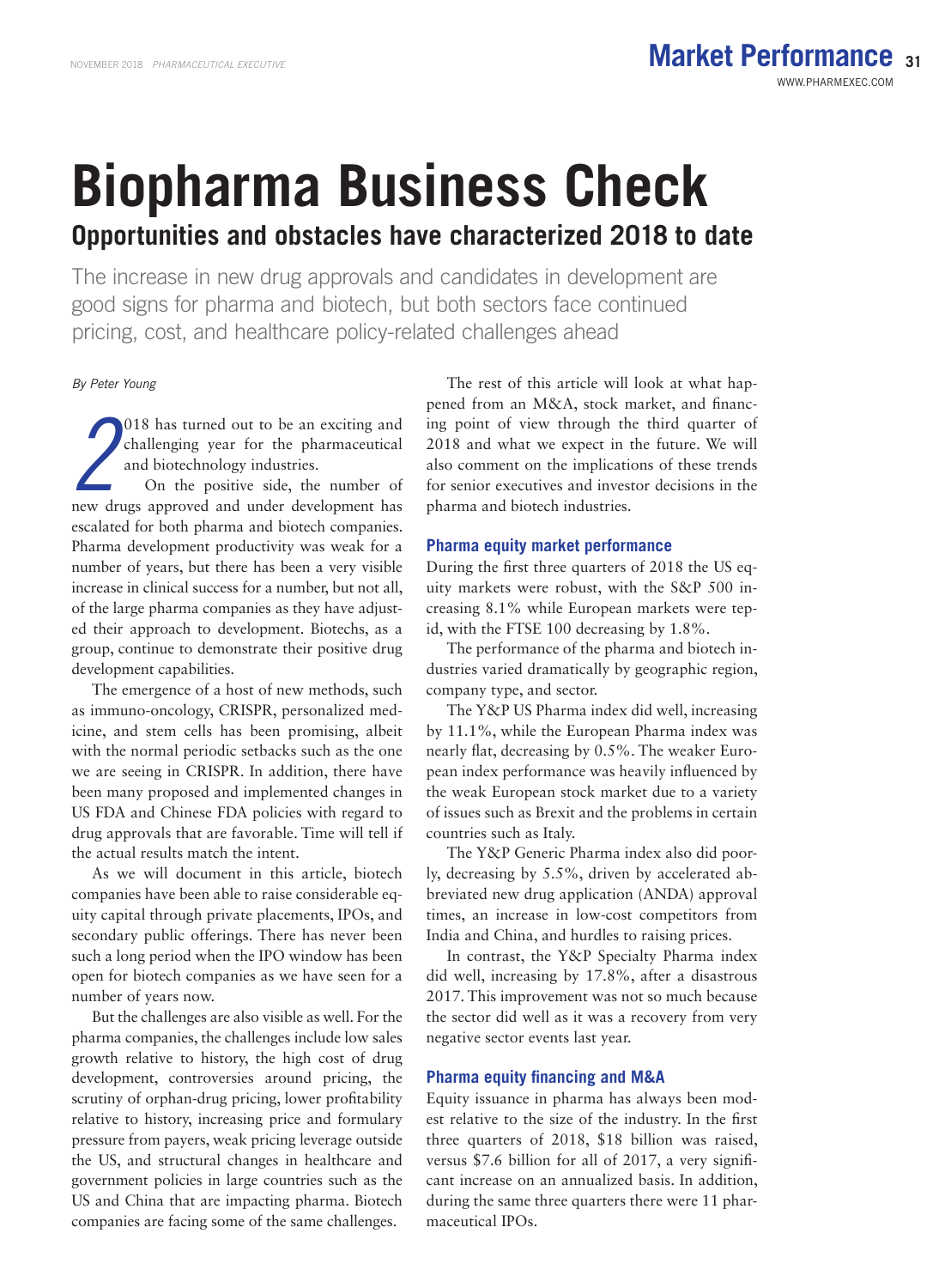**32 Market Performance**WWW.PHARMEXEC.COM

> On the M&A front, during the first three quarters of this year, only 12 deals were completed worth \$18 billion, versus 23 deals completed worth \$42.1 billion in 2017. On an annualized basis, this was a dramatic decrease in terms of the number of transactions and dollar volume. Compared to many years of historical data, this level is also relatively modest.

As of September 30, 2018, the pipeline of the deals announced but not closed was \$93.9 billion (11 deals), with the Takeda acquisition of Shire dominating, accounting for \$81.7 billion of the total. The Shire deal aside, the pipeline was only \$12.2 billion.

Why the slowdown? It is partly due to a number of uncertainties facing the industry, but it is also due to a resurgence in the R&D productivity of many pharma companies, their recognition that the mega mergers did not accomplish much other than cost synergies, and a flood of biotech partnering and M&A transactions. The Takeda-Shire combo is a bit different because it is a major geographic move on the part of Takeda so that it will be less dependent on the Japanese market. The deal is still under antitrust review in the EU, so whether it goes through and when is not yet clear.

# **Biotech equity market performance**

The performance of biotech shares were positive across the board during the first three quarters of this year. The Y&P Large, Mid, and Small Cap Biotech indices performed well, increasing by 7%, 19.4%, and 47.8%, respectively. This was a continuation of the positive performance of the sector last year.

Although part of the positive showing was driven by the

strong overall stock market, other factors were the solid business performance of many biotech companies, the emergence of new technologies, and indications by senior Washington officials that the FDA drug approval process is going to be accelerated. These positive trends were partially offset by the negative impact of the drug pricing issue and signs that orphan drugs will not get a free ride with regard to pricing.

# **Biotech equity financing and M&A**

Biotech equity issuance in the first three quarters of 2018 totaled 200 offerings worth \$21.7 billion. On an annualized basis, it is on a pace to shatter the record dollar amount and number of issuances set in 2017, when \$21.1 billion was issued from 204 offerings.

Fifty IPOs were completed in the first three quarters, valued at \$4.9 billion. This number is already greater than the totals for 2017, when 44 IPOs equaling \$3.9 billion were completed, and on an annualized basis is approaching the 2014 record of 72 IPOs that raised \$5.7 billion.

Biotech M&A activity has almost always been modest historically, with small spurts of activity from time to time.

However, the first three quarters of this year saw a record dollar volume of \$31.4 billion, based on the value of the 24 biotech M&A deals completed. The number and the dollar value of biotech deals have gone up considerably. This was a significant increase on an annualized basis compared to 2017, when 24 deals worth \$15.1 billion were completed.

The increase has been driven by the strong demand for new drug products by pharma companies. It is somewhat unusual in that biotech M&A is often weaker when the biotech IPO market is strong and biotech companies can postpone a sale of the company until further progress has been made. Obviously, the large pharma firms are willing to pay up to get at certain therapeutic areas, technologies, and pipelines.

The three largest deals were Celgene's acquisition of Juno Therapeutics for \$10 billion, Novartis' purchase of AveXis for \$8.1 billion, and Sanofi's acquisition of Ablynx NV for \$4.1 billion.

The dollar value of the pipeline of deals as of September 30, was solid, but not spectacular at \$3.5 billion (six deals).

#### **Outlook: Pharma**

**Business.** The business outlook for pharma companies is positive overall, but is a mixture of positives and negatives.

With regard to drug development, many pharma companies have promising, innovative drugs in their pipeline. The industry's trajectory with regard to drug development and productivity has been improving, both in-house and indirectly through the biotech industry.

However, there are many industry uncertainties that are evolving with regard to pricing, industry structure, the lower value of big pharma's sales forces and distribution to the biotechs pursuing orphan drugs, and ongoing patent expirations.

Generic pharma companies are under severe profit pressures and will continue to consolidate through mergers, cut costs, and try to push selectively into higher value and more protected product areas. They are under intense pricing and competitive pressure.

Specialty pharma has been partnering, in-licensing, and ac-